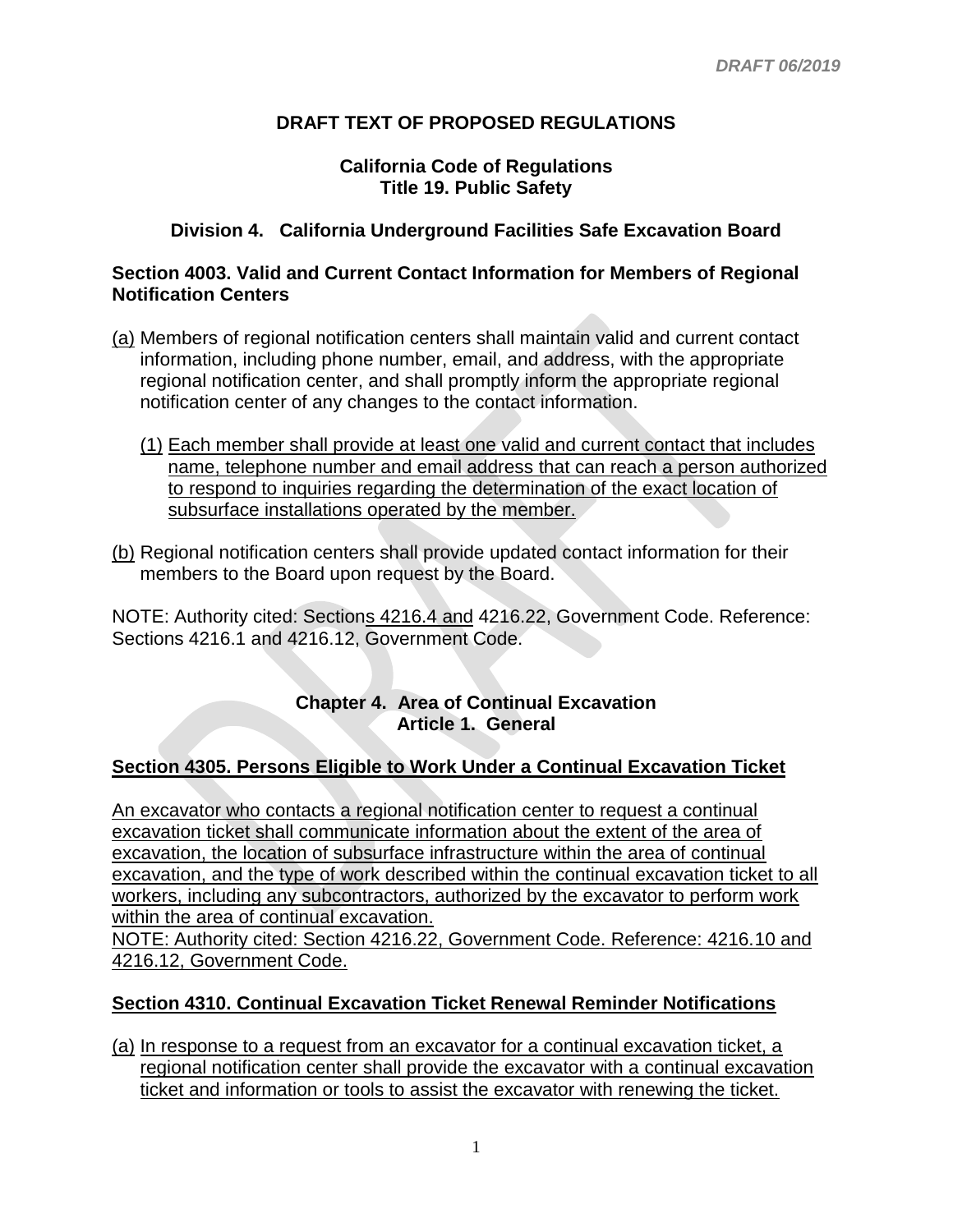- information for the purpose of providing a reminder notification in advance of  $(b)$  (1) If the excavator requesting a continual excavation ticket has provided electronic<br>context information to the regional potification contex and the excevator has contact information to the regional notification center and the excavator has granted the regional notification center permission to use the electronic contact ticket expiration, the regional notification center shall use the excavator's electronic contact information to provide one or more notifications to the excavator as a reminder to alert the excavator of the need to renew the ticket.
	- notification shall include the continual excavation ticket number and expiration (2) At least one reminder notification shall be sent no earlier than two months before ticket expiration and no later than ten days prior to ticket expiration. The reminder date of the ticket. The reminder notification may include a hyperlink or other means by which the excavator may access a portal for electronic ticket renewal.
- (c) For the purposes of this section "electronic contact information" means an email address, a short message service (SMS) number, or another means of electronic communication offered by a regional notification center.

 NOTE: Authority cited: Sections 4216.10 and 4216.22, Government Code. Reference: 4216.10 and 4216.12, Government Code.

# **Section 4345. Onsite Meeting and Plan Following Renewal of a Continual Excavation Ticket Near High Priority Subsurface Installations**

 develop and agree to a new area of continual excavation plan pursuant to Section 4351 An excavator may continue excavation pursuant to an Area of Continual Excavation Agreement (Agricultural Operations) or an Area of Continual Excavation Agreement (Flood Control Facilities) for thirty days following the renewal of a continual excavation ticket to allow the excavator and the operator of the high priority subsurface installation to set up an onsite meeting at a mutually agreed upon time to renew or to or Section 4361.

NOTE: Authority cited: Section 4216.22, Government Code. Reference: 4216.10 and 4216.12, Government Code.

### **Chapter 5. Pre-Excavation Responsibilities Article 1. Responsibilities of Excavators**

### **Section 4401. Valid and Current Contact Information for Excavators Using the Regional Notification Centers**

4216.10, subdivision (a), an excavator shall provide the contact information of a (a) When notifying a regional notification center of intent to excavate pursuant to Government Code section 4216.2, subdivision (b) or Government Code section person knowledgeable in the proposed excavation activities so that an operator may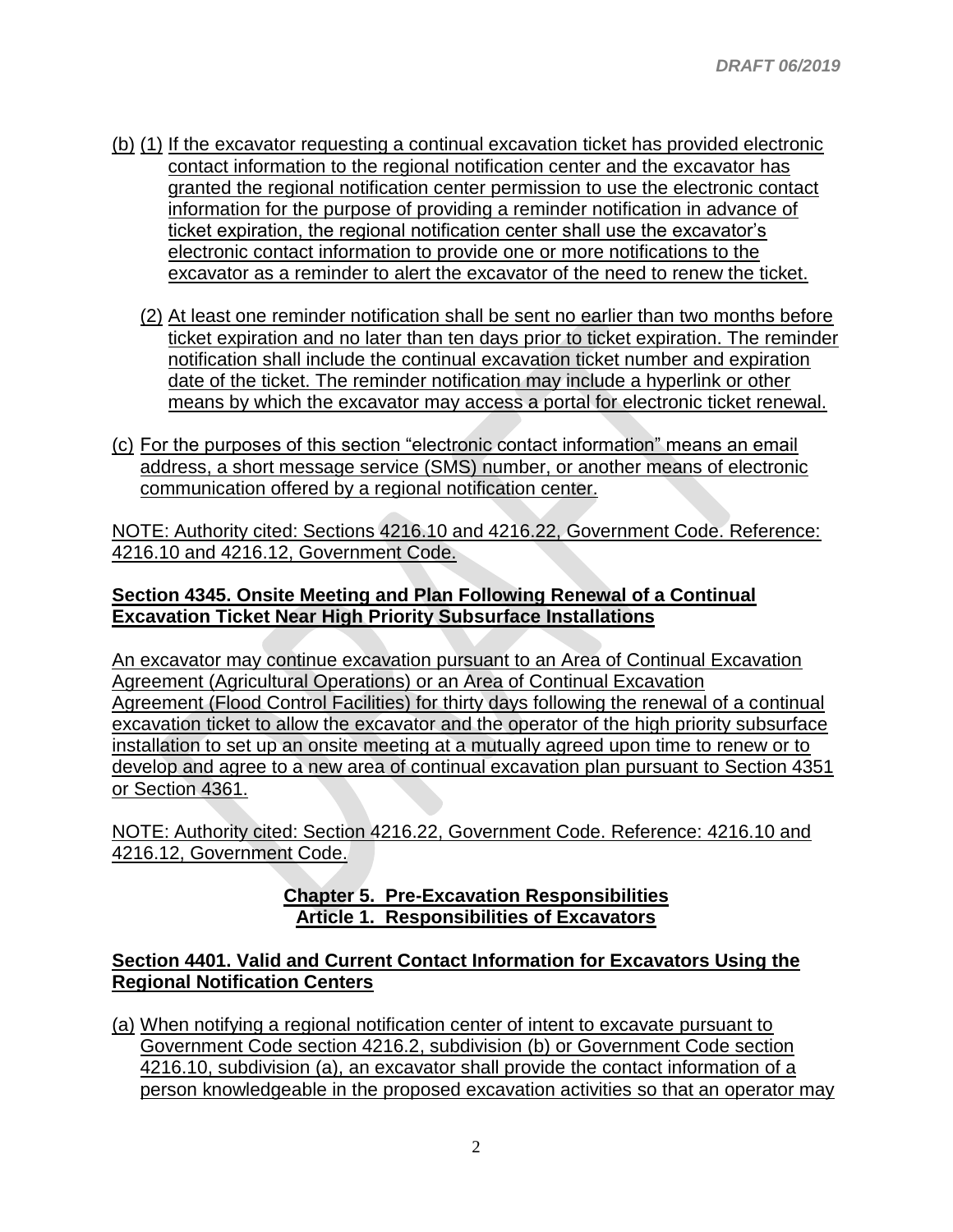contact the person regarding excavation activities that may occur around subsurface installations in the area of proposed excavation.

- (1) The contact information shall include a telephone number, an email address, or both.
- (2) The contact information shall be accurate during the period in which the ticket is valid. If either the person knowledgeable in the proposed excavation activities or the contact information for the person knowledgeable in the proposed excavation activities changes during the period in which the ticket is valid, the excavator shall provide updated contact information to the regional notification center.

NOTE: Authority cited: Section 4216.22, Government Code. Reference: Sections 4216.2, 4216.3, 4216.4, and 4216.10, Government Code.

## **Section 4501. Use of Equipment Other Than Hand Tools to Determine the Exact Location of a Subsurface Installation**

- a subsurface installation for the purpose of determining the exact location of the subsurface installation if all of the following conditions are satisfied: (a) An excavator may use equipment other than hand tools within the tolerance zone of
	- (1) The operator has responded to the excavator with a locate and field mark as provided in Government Code section 4216.3, subdivision (a)(1)(A)(i).
	- has not been modified to function outside those requirements. (2) The equipment conforms to the requirements as specified in subdivision (b) and
	- (3) The field mark does not indicate a facility type classified under the orange category of the "Guidelines for Operator Facility Field Delineation" in Appendix B of the most recent version of the Best Practices Guide of the Common Ground Alliance and in conformance with the uniform color code of the American Public Works Association.
	- (4) The field mark as identified using abbreviations in the "Guidelines for Operator Practices Guide of the Common Ground Alliance does not indicate street lighting Facility Field Delineation" in Appendix B of the most recent version of the Best or traffic signal.
	- (5) The excavator has classified the soil within the tolerance zone as Type A or Type B, as defined in Appendix A of Section 1541.1 of Title 8.
- a subsurface installation for the purpose of determining the exact location of a equipment and the equipment's manner of use conform to the following parameters: (b) An excavator may use equipment other than hand tools within the tolerance zone of subsurface installation consistent with the requirements of subdivision (a) if the